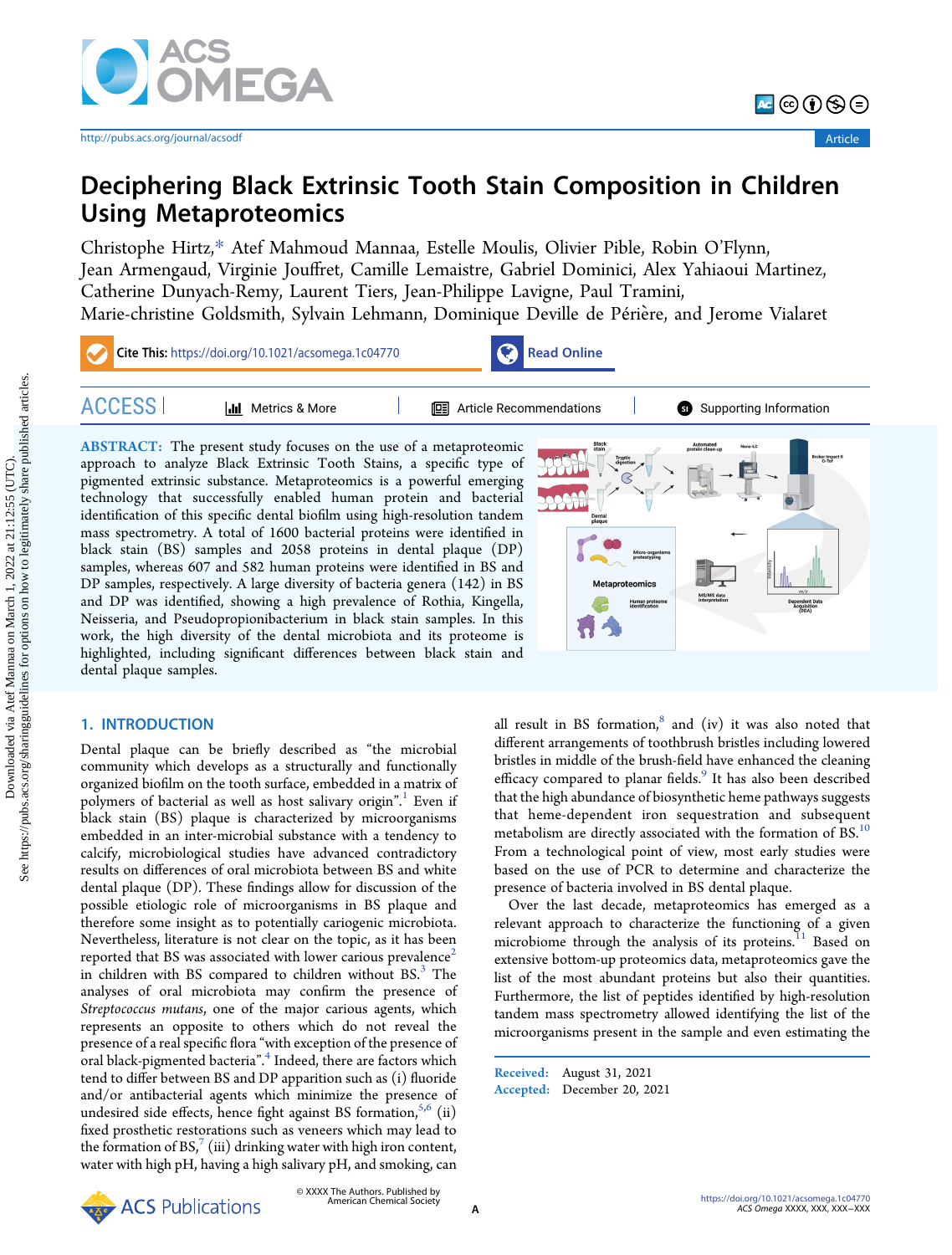<span id="page-1-0"></span>ratio of microorganisms in terms of protein biomasses.<sup>12</sup> The recent concept of phylopeptidomics pioneered by Pible et al. is based on the assignation of taxa to the MS/MS spectra and deconvolution of the signals to discriminate the microorganisms present in a given sample. It has not only been applied for the proteotyping of clinical and environmental isolates $^{13,14}$  $^{13,14}$  $^{13,14}$  but also for the analysis of microbial communities.<sup>[14,15](#page-8-0)</sup> While a large diversity of pipelines has been developed for interpreting metaproteomics results, efforts at improving the experimental set up and the bioinformatics data treatment are worthwhile. The most recent results from large scale comparative results showed that taxonomic proteotyping by metaproteomics is as valuable as taxonomic characterization by molecular biology approaches.<sup>16</sup>

In this study, we applied metaproteomics to proteotype the microbiota present on the original BSs from a cohort of children and highlighted the differences between BS and DP samples.

## 2. RESULTS

2.1. Sample Characteristics. In our clinical study, two groups of plaque samples (47 BS vs 47 DP) were obtained from young patients followed at the Department of Pediatric Dentistry, CSERD Dental Hospital, CHRU Montpellier (France). Patients included were paired by age  $\pm 2$  years (DP mean age 6.7  $\pm$  1.6; BS mean age 6.6  $\pm$  2.2) and diagnosed using clinical examination including extrinsic tooth discoloration and gender. The patients' information is shown in Table 1. Children

Table 1. General Patients' Information Selected for the Clinical Study

|                     |                     | patient status |
|---------------------|---------------------|----------------|
|                     | <b>BS</b>           | DP             |
| population          | 47                  | 47             |
| age, average        | $6.60 \pm 2.21$     | $6.74 + 1.63$  |
|                     | Sex                 |                |
| male                | $31(66.0\%)$        | 21 (44.7%)     |
| female              | $16(34.0\%)$        | 26 (55.3%)     |
|                     | Oral Hygiene Habits |                |
| daily               | 29 (61.7%)          | 24 (51.1%)     |
| 4 to 6 times a week | 10(21.3%)           | 20 (42.5%)     |
| 1 to 3 times a week | 7(14.9%)            | 2(4.3%)        |
| never               | $1(2.1\%)$          | $1(2.1\%)$     |
|                     | <b>BS</b> Score     |                |
| score 1             | 24 (51.1%)          |                |
| score 2             | 15 (31.9%)          |                |
| score 3             | $8(17.0\%)$         |                |
|                     | Dental Plaque Index |                |
| $\Omega$            | 7(14.9%)            | $3(6.4\%)$     |
| 1                   | 27 (57.5%)          | 18 (38.3%)     |
| $\overline{2}$      | $8(17.0\%)$         | 19 (40.4%)     |
| 3                   | $5(10.6\%)$         | 7(14.9%)       |
| DMFT index          | $4.83 + 4.64$       | $6.64 + 3.87$  |

were 44.7% male in the DP group and 66.0% in the BS group. Participant gender, age, and plaque index were not significantly different between DP and BS samples. The majority of children (61.7% of BS and 51.1% of DP) exhibited good oral hygiene habits with daily brushing and interdental hygiene. Based on Gasparetto et al. criteria, children with BS were categorized as following: 51.1% score 1, 31.9% score 2, and 17.0% score 3  $(Table 1).$ <sup>[3](#page-8-0)</sup> Score 1 $^{\circ}$  corresponds to the occurrence of pigmented dots or lines with incomplete coalescence parallel

to the gingival margin. Score 2° corresponds to the presence of continuous pigmented lines, and score 3° corresponds to the presence of pigmented stains covering beyond half of the cervical third of the tooth surface. Multiple logistic regression used on clinical data (Table 1) between BS and DP showed that DMFT in the BS group  $(4.8 \pm 4.6)$  is significantly lower than that in the DP group  $(6.6 \pm 3.9)$   $(p < 0.05)$ . The presence of BSs in our population seemed not to be directly linked to gender or plaque indices. Clinical and metaproteomics sample group characteristics are statistically similar [\(Table S1](https://pubs.acs.org/doi/suppl/10.1021/acsomega.1c04770/suppl_file/ao1c04770_si_001.xlsx)).

2.2. Plaque Protein Distribution/Diversity. Plaque samples from DP and BS groups were analyzed using LC− MS/MS, and all spectra were searched against the Nextprot database to identify proteins from Homo Sapiens and against the SwissProt database to identify bacteria diversity with "Bacteria" as Taxonomy. Peptide FDR was controlled below 1%. 607 human proteins (4042 peptides) were identified in the BS group and 582 human proteins (3450 peptides) in the DP group. We observed ([Figure S1A](https://pubs.acs.org/doi/suppl/10.1021/acsomega.1c04770/suppl_file/ao1c04770_si_003.pdf)) a distribution of identified proteins with 318 common identification "pairs", 289 uniquely identified proteins for the BS group and 264 for the DP group, showing an important heterogeneity. Interestingly, on bacterial proteins, 1600 proteins (5287 peptides) were identified in the BS group and 2058 proteins (6979 peptides) in the DP group, as shown in [Figure S1B](https://pubs.acs.org/doi/suppl/10.1021/acsomega.1c04770/suppl_file/ao1c04770_si_003.pdf), representing an increase for bacterial protein identification (by a factor 2.6 to 3.5), respectively. The distribution of relevant identified proteins (human as well as bacterial) regarding the patients can be shown in [Figure 1](#page-2-0)A,B. The number of identified proteins among bacteria was higher than identified human proteins, whatever the two groups. If the proportion of human proteins identified in BS and DP was equivalent (51 vs 49%), we identified 28.5% more bacterial proteins in DP than in BS.

2.3. Taxonomical Comparative Analysis. In our metaproteomics study, a spectral counting label-free method was adapted to relative comparison of Taxon-to-Spectrum Matches (TSMs).<sup>[17](#page-8-0)</sup> The metaproteomics-based proteotyping of DP and BS performed at the genus level allowed the assignation of 142 bacterial genera based on 2 specifics to validate a genus using validated Taxon-to-Spectrum Matches (TSMs) at a Mascot p-value of 0.05. These 142 genera correspond to 10 phyla, 22 classes, 47 orders, and 79 families.

For the taxonomical comparative analysis, there were significant differences between DP and BS groups for 17 bacterial genera based on their LC−MS/MS abundances (means of their TSMs) and normalized by the total number of bacterial TSMs per sample ([Figure 2\)](#page-2-0). These genera were Alcanivorax, Clostridium, Lachnoclostridium, Leptotrichia, Vibrio, Centipeda, Selenomonas, Kingella, Rothia, Alloprevotella, Enterococcus, Treponema, Pseudopropionibacterium, Catenibacterium, Prevotella, Tessaracoccus, and Neisseria.

Furthermore, the species, genus, family, order, class, phylum, and super kingdom taxonomy which are linked to number of taxon to spectrum matches "TSMs" are presented as in [Table 2](#page-3-0). The 17 bacterial genera that were found significantly modulated between BS and DP groups (more abundant in children with BS) are listed in [Table 3](#page-4-0) including the relevant characteristics for each genus.

2.4. Pathway Analysis on Human Proteins. After ingenuity pathway analysis, a relevant overlapping of canonical pathways was observed for DP and BS groups in [Figures S2 and](https://pubs.acs.org/doi/suppl/10.1021/acsomega.1c04770/suppl_file/ao1c04770_si_003.pdf) [S3](https://pubs.acs.org/doi/suppl/10.1021/acsomega.1c04770/suppl_file/ao1c04770_si_003.pdf), respectively. Identifying the pathways (within DP vs BS) association partners and positioning them (separately in each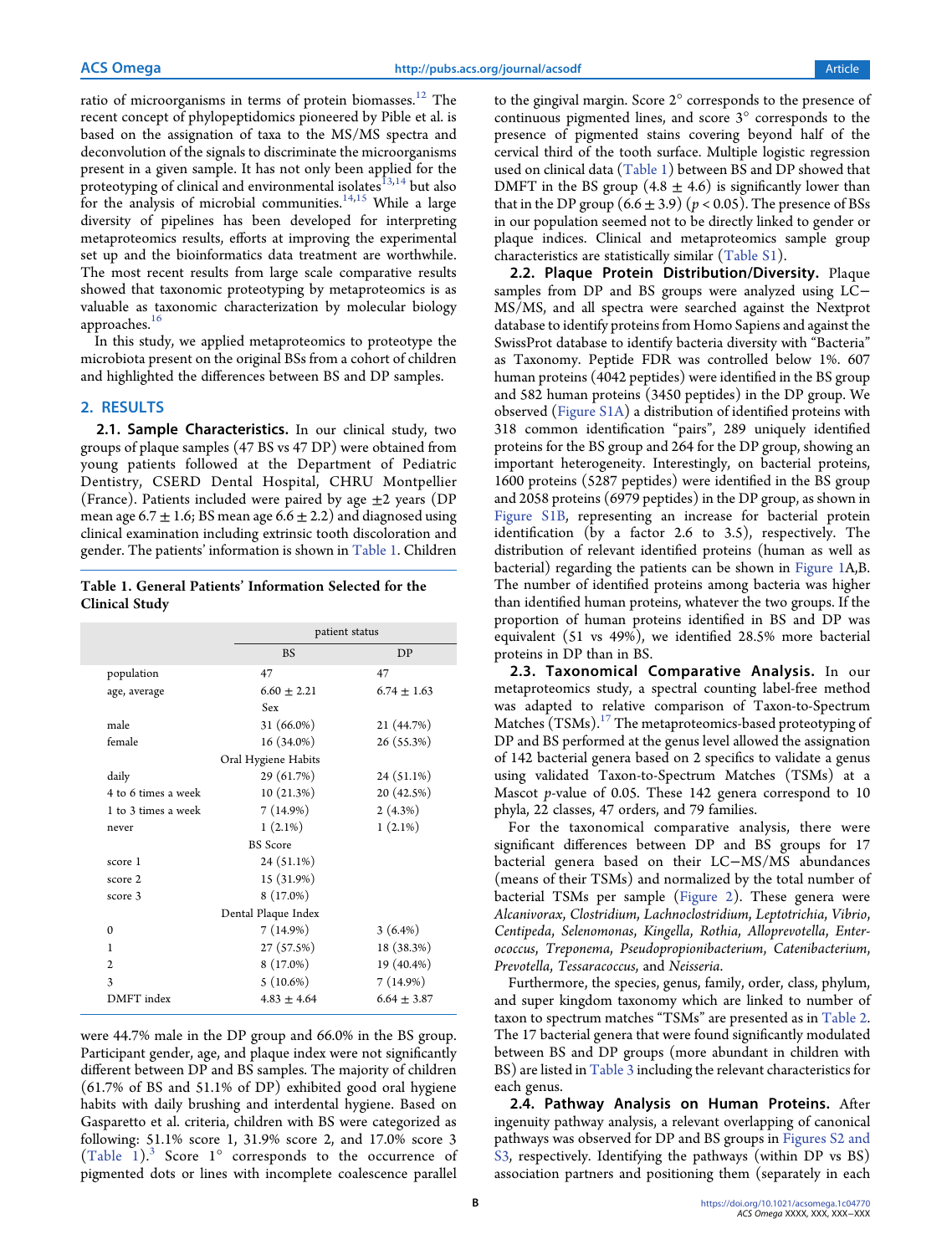<span id="page-2-0"></span>

Figure 1. Distribution of proteins identified in human and bacteria in correspondence with selected patients and the protein diversity in each category: DP "A"; BS "B".



Figure 2. Volcano-plot diagram showing a significant difference of differentially abundant 17 genera "microbiota" in BS and DP categories.

group) in known physiological and path-physiological events' networks and signaling pathways is a powerful approach to get insights into their functions and the respective series of chemical interactions linked to different biological processes. Therefore, it is likely that pathways involved within the DP group can be directly linked to the regulation of biological processes within oral activity/normal dental plaque action including saliva behavior. It is also likely that pathways involved within the BS

group can be directly associated with the formation of black tooth stains.

#### 3. DISCUSSION

BSs are a specific type of external tooth discoloration and are part of the acquired pellicle on the tooth surface. BS are commonly found in children beyond the line representing the cervical third of the crown (dark lines parallel to the gingival margin) and/or lingual side of teeth. Indeed, BS are induced by oral bacteria as well as by products of saliva (e.g., proteins); however, there is controversy about the nature of bacteria involved.[18](#page-8-0) A chemically different content with higher expression of calcium, phosphate, sulfur, and copper−iron has been advanced by some researchers. However, others illustrated the origin of the black pigment which is probably in relation with ferric sulfide induced by the reaction between hydrogen sulfide generated by bacteria and iron in saliva or gingival fluid.<sup>[19](#page-8-0)</sup> If the link with several lifestyle factors such as smoking or consuming drinks containing tannins (tea, red wine, coffee, etc.,) can be excluded in children, certain iron-related drug treatments are a potential etiology; however, in these types of black extrinsic staining, the thin films are not limited to the cervical third of the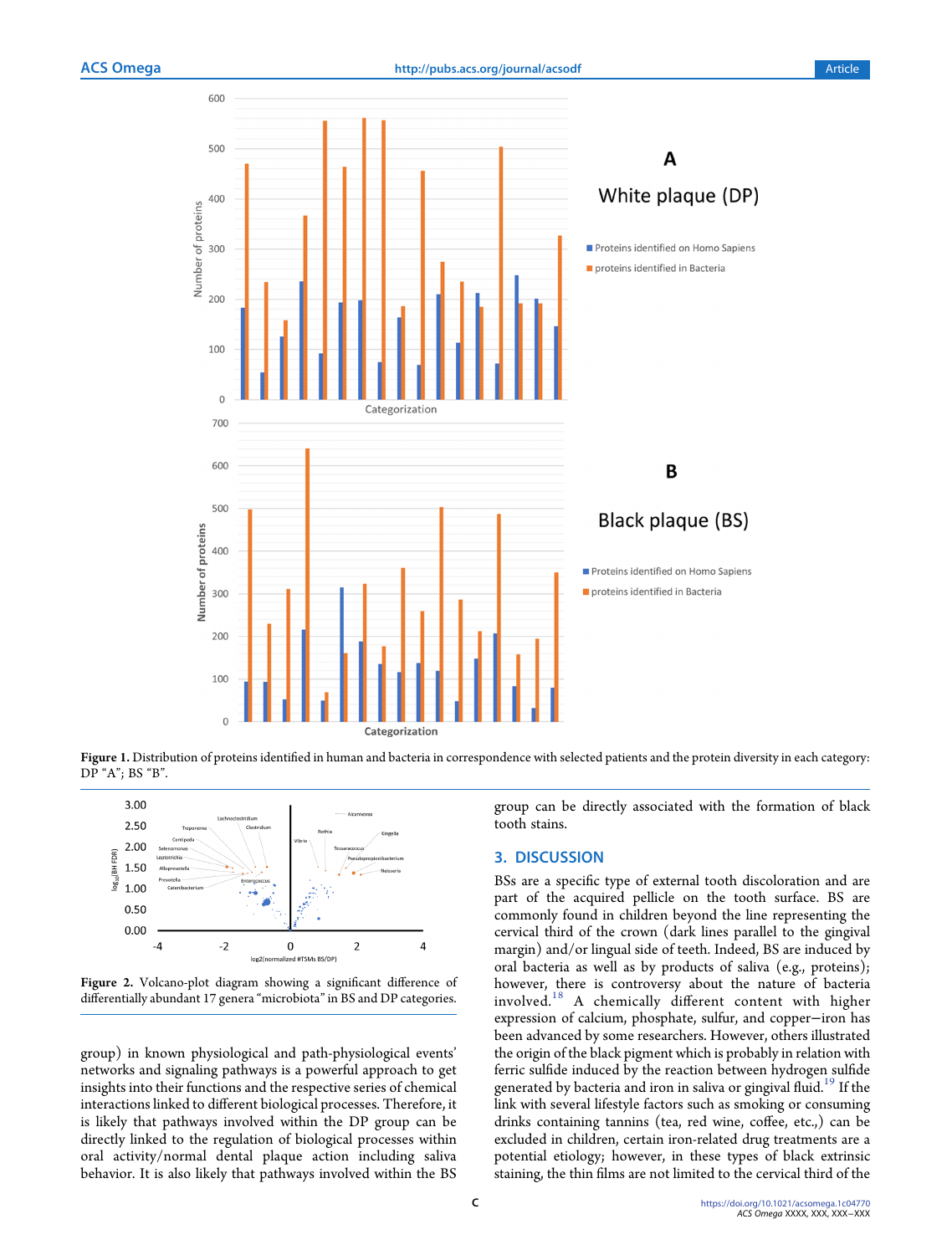<span id="page-3-0"></span>

| Table 2. TSMs per Taxa Assigned for the 17 Genera "within BS Versus DP Groups" at Various Taxonomical Levels Including |  |
|------------------------------------------------------------------------------------------------------------------------|--|
| (Phylum, Class, Order, Family, and Genus) are Listed                                                                   |  |

| genus                   | family               | order                | class               | phylum         |
|-------------------------|----------------------|----------------------|---------------------|----------------|
| Alcanivorax             | Alcanivoracaceae     | Oceanospirillales    | Gammaproteobacteria | Proteobacteria |
| Clostridium             | Clostridiaceae       | Clostridiales        | Clostridia          | Firmicutes     |
| Lachnoclostridium       | Lachnospiraceae      | Fusobacteriales      | Fusobacteriia       | Fusobacteria   |
| Leptotrichia            | Leptotrichiaceae     | Vibrionales          | Negativicutes       | Actinobacteria |
| Vibrio                  | Vibrionaceae         | Selenomonadales      | Betaproteobacteria  | Bacteroidetes  |
| Centipeda               | Selenomonadaceae     | Neisseriales         | Actinobacteria      | Spirochaetes   |
| Selenomonas             | Neisseriaceae        | Micrococcales        | Bacteroidia         |                |
| Kingella                | Micrococcaceae       | <b>Bacteroidales</b> | Bacilli             |                |
| Rothia                  | Prevotellaceae       | Lactobacillales      | Spirochaetia        |                |
| Alloprevotella          | Enterococcaceae      | Spirochaetales       | Erysipelotrichia    |                |
| Enterococcus            | Spirochaetaceae      | Propionibacteriales  |                     |                |
| Treponema               | Propionibacteriaceae | Erysipelotrichales   |                     |                |
| Pseudopropionibacterium | Erysipelotrichaceae  |                      |                     |                |
| Catenibacterium         |                      |                      |                     |                |
| Prevotella              |                      |                      |                     |                |
| Tessaracoccus           |                      |                      |                     |                |
| Neisseria               |                      |                      |                     |                |

crown[.2](#page-8-0) Nevertheless sex, age, oral hygiene, socio-economic status, and dietary habits have often been discussed. Thus, the main challenges are still those associated with saliva and the microbiota. Concerning the salivary modifications in BS patients, there is a consensus on the higher buffering power, higher pH, and increased content of calcium, inorganic phosphate, copper sodium, and total protein content, but less glucose compared to children without staining.<sup>[20](#page-8-0)</sup> Also, a significant decrease in the salivary flow rate has also been reported in children affected by BS. Consequently, investigating the microbiota should be performed at the earliest stage to understand the aetiology of BS as a selective attachment of bacteria to the tooth surface.

This study presents the comparison "for example, differential bacterial genera" between BS versus DP for samples collected from a cohort of children using a novel metaproteomics approach.

Multiple logistic regression used on clinical data [\(Table 1](#page-1-0)) through "BS and DP" displayed a significant difference ( $p <$ 0.05) for DMFT. The DMFT in children presenting BS (4.8  $\pm$ 4.6) was lower than that in DP children  $(6.6 \pm 3.9)$ . These results correlate with earlier DMFT results conducted by Koch et al.,  $2001$ , $^{21}$  $^{21}$  $^{21}$  where mean DMFT was 0.49 for children with BS and 0.97 for children with DP "without BS" ( $p < 0.05$ ). Both of these studies' results may suggest a linkage between BS and decreased caries prevalence.

In fact, human proteins play an essential role in the development of BS and they are also involved within the biological processes associated with DP. These proteins can be categorized into different classes resulting in various pathways (based on their physiological "DP" or pathological "BS" roles) which have various implications regarding BS and DP. By focusing on the current results, it is clearly shown that a relatively higher number of proteins (289) is exclusively characterized/ identified within the BS category compared to in the DP (264) category, indicating that each category of proteins can have a direct correlation with BS and DP; particularly, there is a relatively huge number of proteins (318) which are commonly identified in both BS as well as DP assuming that these pairs can have the same role for both groups (BS vs DP).

Relevant canonical pathways by ingenuity pathway analysis were observed for DP and BS groups in [Figures S2 and S3.](https://pubs.acs.org/doi/suppl/10.1021/acsomega.1c04770/suppl_file/ao1c04770_si_003.pdf) The pathways involved within the DP group can be directly linked to the regulation of biological processes within oral activity/normal dental plaque action including saliva behavior. The pathways involved in the BS group are probably associated with the formation of black tooth stains.

It was reported that pathways related to glycolysis, gluconeogenesis [\(Figure S2](https://pubs.acs.org/doi/suppl/10.1021/acsomega.1c04770/suppl_file/ao1c04770_si_003.pdf)), and starch and sucrose metabolism were more abundant in the BS category. The results indicated a more active metabolic state in teeth with BSs. The deposits on the teeth may provide bacteria nutritional substances, and the metabolic products may participate in the formation of BSs (Zhang et al.,  $2017$ ).<sup>[22](#page-8-0)</sup> Furthermore, it was shown that the formation and maturation of phagosomes ([Figure S3](https://pubs.acs.org/doi/suppl/10.1021/acsomega.1c04770/suppl_file/ao1c04770_si_003.pdf)) can be generally considered as a key mechanism within innate immunity against bacterial infection, and additionally, it was shown by (Sasaki et al., 1990)<sup>23</sup> that cementoblasts frequently extended broad cell events with phagosomes including collagen fibrils into the dentinal tubules exposed to resorption lacunae, and it was suggested that during detachment of the periodontal ligament concomitant with root resorption, several fibroblasts phagocyted mature collagen fibrils and amorphous material.

Our results show that salivary acidic proline-rich phosphoprotein (PRP, which is considered as one of the main components of parotid and submandibular saliva in human proline-rich proteins) is exclusively identified in the white (DP) group as described by Proctor et al.,  $2005^{24}$  $2005^{24}$  $2005^{24}$  and Kauffman and Keller, 1979.<sup>[25](#page-8-0)</sup> This family of protein included acidic, basic (the most effective in complexes formation with condensed  $tannin)$ ,<sup>[26](#page-8-0)</sup> and glycosylated proteins. The protein expression of acidic proline-rich proteins is known to be under complex genetic control.<sup>[27](#page-8-0)</sup>

Moreover, the acidic proline-rich proteins can strongly bind calcium, which suggests that they may play a pivotal role in maintaining the concentration of calcium ions in saliva.<sup>28</sup> Additionally, they can inhibit the formation of hydroxyapatite (which forms the teeth matrix and give the teeth rigidity), whereby growth of hydroxyapatite crystals on the tooth surface in vivo could be avoided, because they represent salivary proteins which exhibit high affinities with hydroxyapatite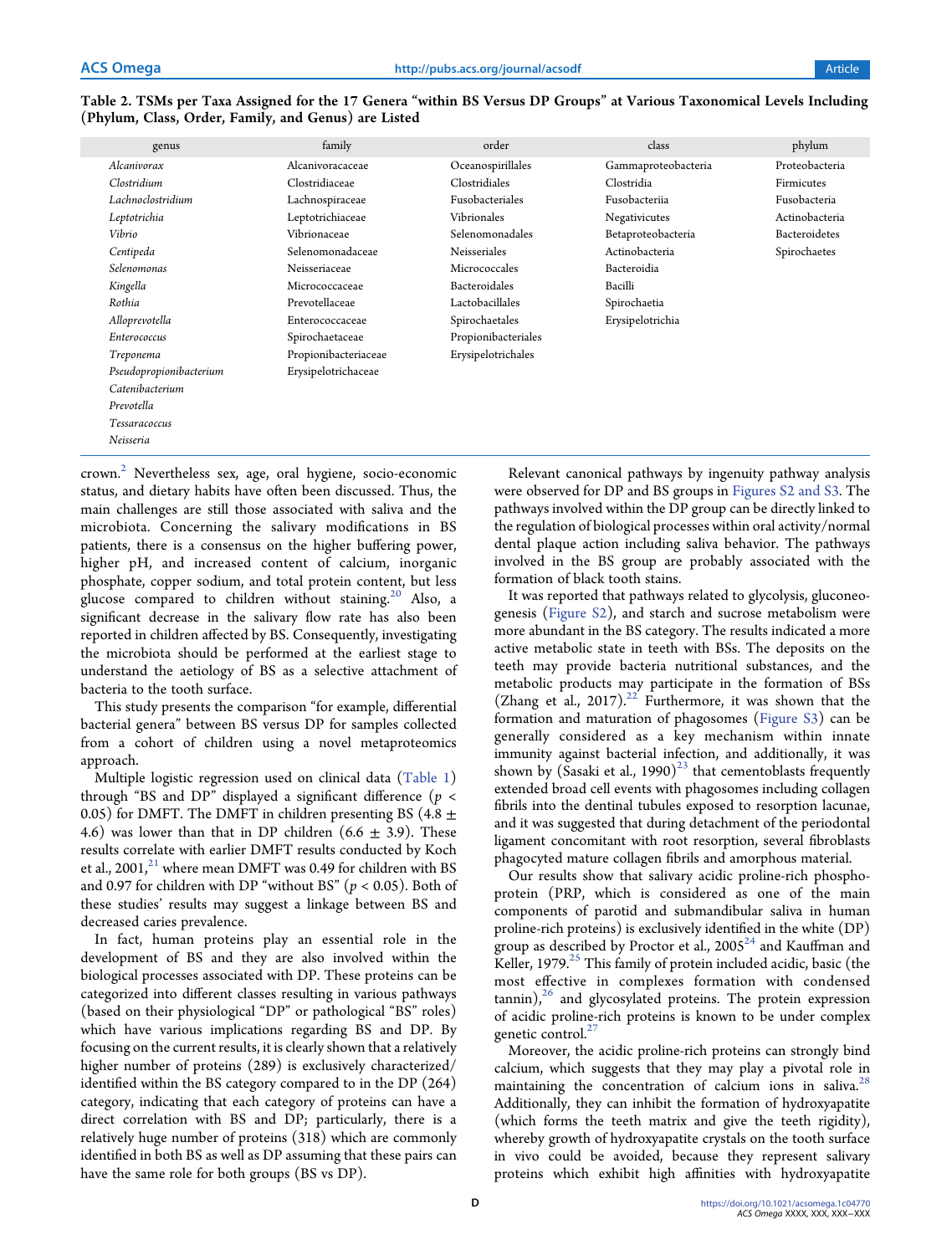| ï                        |
|--------------------------|
|                          |
|                          |
|                          |
|                          |
|                          |
| Í                        |
|                          |
| Ì                        |
|                          |
|                          |
|                          |
|                          |
| i                        |
|                          |
| .<br>4                   |
| י<br>ו                   |
| ا<br>;                   |
|                          |
| ë,                       |
| j<br>I                   |
|                          |
|                          |
|                          |
|                          |
|                          |
|                          |
|                          |
|                          |
|                          |
|                          |
|                          |
|                          |
|                          |
|                          |
|                          |
|                          |
|                          |
|                          |
|                          |
|                          |
|                          |
| ļ                        |
|                          |
|                          |
|                          |
|                          |
| $\frac{1}{2}$            |
|                          |
| nera that                |
| )                        |
|                          |
|                          |
|                          |
|                          |
| I<br>֚֕֕                 |
| $\overline{\phantom{a}}$ |
|                          |
|                          |
|                          |
|                          |
|                          |
| ׇׇ֚֚֘֝֝<br>Ì             |
|                          |
| i                        |
| í<br>I                   |

<span id="page-4-0"></span>

| phyla                | genus                                                            | $Gram+/Gram-$ | detected<br>already | state 1 ratio<br>state $2/$ | $p$ -value<br>t-test | characteristics                                                                                                                                                                                                                                                                                             | reference                                               |
|----------------------|------------------------------------------------------------------|---------------|---------------------|-----------------------------|----------------------|-------------------------------------------------------------------------------------------------------------------------------------------------------------------------------------------------------------------------------------------------------------------------------------------------------------|---------------------------------------------------------|
| Proteobacteria       | Alcanivorax                                                      | $Gram -$      |                     | 2.6                         | 0.000                | degradation of linear and branched alcanes                                                                                                                                                                                                                                                                  | Gregson, 2019,<br>30951249                              |
| Firmicutes           | $\alpha$ ostridium                                               | $Gram+$       | ×                   | 0.6                         | 0.001                | anaerobic bacilli, can be due to dentist antibiotic treatment                                                                                                                                                                                                                                               | Beacher, 2015,<br>26404991                              |
| Firmicutes           | Lachnoclostridium                                                | $Gram+$       |                     | 0.5                         | 0.001                | novel bacteria from gut microbiota                                                                                                                                                                                                                                                                          | Amadou, 2016,<br>27493758                               |
| Fusobacteria         | Leptotrichia                                                     | $Gram -$      | ×                   | 0.3                         | 0.001                | lactic acid is the major metabolic end product of Leptotrichia that distinguishes it from Fusobacterium and<br>Bacteroides. Leptotrichia is biochemically active. It can ferment amygdalin, cellobiose, fructose, glucose,<br>maltose, mannose, melezitose, salicin, sucrose, and trehalose to produce acid | Eribe, 2008, 18539056                                   |
| Proteobacteria       | Conchiformibius                                                  | $Gram -$      | ×                   | 3.9                         | 0.000                | detected in oral microbiome of canines and has been associated with human psoriatic unaffected skin                                                                                                                                                                                                         | Chang, 2018, 30185226<br>&; Dewhirst, 2012,<br>22558330 |
| Proteobacteria       | Methylococcus                                                    | Gram $-$      | ×                   | 2.2                         | 0.001                | no associated oral pathologies                                                                                                                                                                                                                                                                              |                                                         |
| Proteobacteria       | Vibrio                                                           | $Gram -$      | ×                   | 1.8                         | 0.000                | found in a wide variety of aquatic and marine habitats and can cause infections in humans                                                                                                                                                                                                                   | Baler-Austin, 2018,<br>30002421                         |
| Firmicutes           | Centipeda                                                        | $Gram-$       | ×                   | 0.4                         | 0.001                | saccharolytics and generate propionic acid. chronic periodontitis and periodontal health/gingivitis                                                                                                                                                                                                         | Rams, 2015, 25037463                                    |
| Firmicutes           | Selenomonas                                                      | $Gram+$       | ×                   | 0.3                         | 0.001                | implicated in converting periodontal health to disease, and have also been found in gastric ulcers                                                                                                                                                                                                          | Cruz, 2015, 26272608                                    |
| Proteobacteria       | Kingella                                                         | $Gram -$      | ×                   | 3.2                         | 0.001                | K. kingae is a common colonizer of the oropharynx, can be transmitted from child to child, and can cause<br>outbreaks of infection. K. oralis is a common colonizer in the human oral cavity. The organism maybe<br>found in dental plaque, on mucosalsurfaces and in saliva.                               |                                                         |
| Actinobacteria       | Rothia                                                           | $Gran+$       | ×                   | 2.1                         | 0.001                | part of the normal flora in the human oral cavity and pharynx. R. dentocariosa, a normal commensal of the<br>oral cavity, is a bacterium considered to be of low virulence. Usually associated with dental caries and<br>periodontal disease                                                                | Tsuzukibashi, 2017,<br>28082174                         |
| <b>Bacteroidetes</b> | Alloprevotella                                                   | $Gram -$      | ×                   | $0.\overline{3}$            | 0.002                | Alloprevotella species are associated with neutral pH in the oral cavity and has been found in cases of caries<br>progression                                                                                                                                                                               | Ortiz, 2019, 31497256                                   |
| Firmicutes           | Enterococcus                                                     | $Gran+$       | ×                   | 0.5                         | 0.002                | related to oral diseases, such as caries, endodontic infections, periodontitis, and peri-implantitis                                                                                                                                                                                                        | Komiyama, 2016,<br>27631785                             |
| Proteobacteria       | Methylocaldum                                                    | $Gram-$       | ×                   | 2.3                         | 0.002                |                                                                                                                                                                                                                                                                                                             |                                                         |
| Spirochaetes         | Ттеропета                                                        | $Gram-$       | ×                   | 0.4                         | 0.002                | widely considered to play important roles in periodontal disease etiology and pathogenesis.                                                                                                                                                                                                                 | You, 2013, 23578286                                     |
| Actinobacteria       | Pseudopropionibacterium                                          | $Gran+$       | ×                   | 3.7                         | 0.002                | member of the human oral microflora. It has been identified in ancient dental calculus and implicated in<br>conditions such as infective endocarditis                                                                                                                                                       | Jersie-Christensen,<br>2018, 30459334                   |
| Firmicutes           | Catenibacterium                                                  | $Gran+$       | ×                   | 0.4                         | 0.002                | identified in gut microbiota                                                                                                                                                                                                                                                                                | Garcia-Mantrana, 2018,<br>29867803                      |
| <b>Bacteroidetes</b> | Prevotella                                                       | $Gran -$      | ×                   | 0.4                         | 0.003                | black-pigmented anaerobes associated with the initiation and progression of periodontis                                                                                                                                                                                                                     | Soukos, 2005, 15793117                                  |
| Actinobacteria       | Tessaracoccus                                                    | $Gram+$       | ×                   | 2.8                         | 0.003                | frequently found in symptomatic teeth                                                                                                                                                                                                                                                                       | JKACD.2011.36.6.498<br>Lim, 2011, doi:<br>10.5395/      |
| Proteobacteria       | Neisseria                                                        | $Gram -$      | ×                   | 4.3                         | 0.003                | one of the major phyla founded in caries-active dentinal microbiota                                                                                                                                                                                                                                         | Hurley, 2019, 30642327                                  |
|                      | "State 1: condition 1: DP group; State 2: condition 2: BS group. |               |                     |                             |                      |                                                                                                                                                                                                                                                                                                             |                                                         |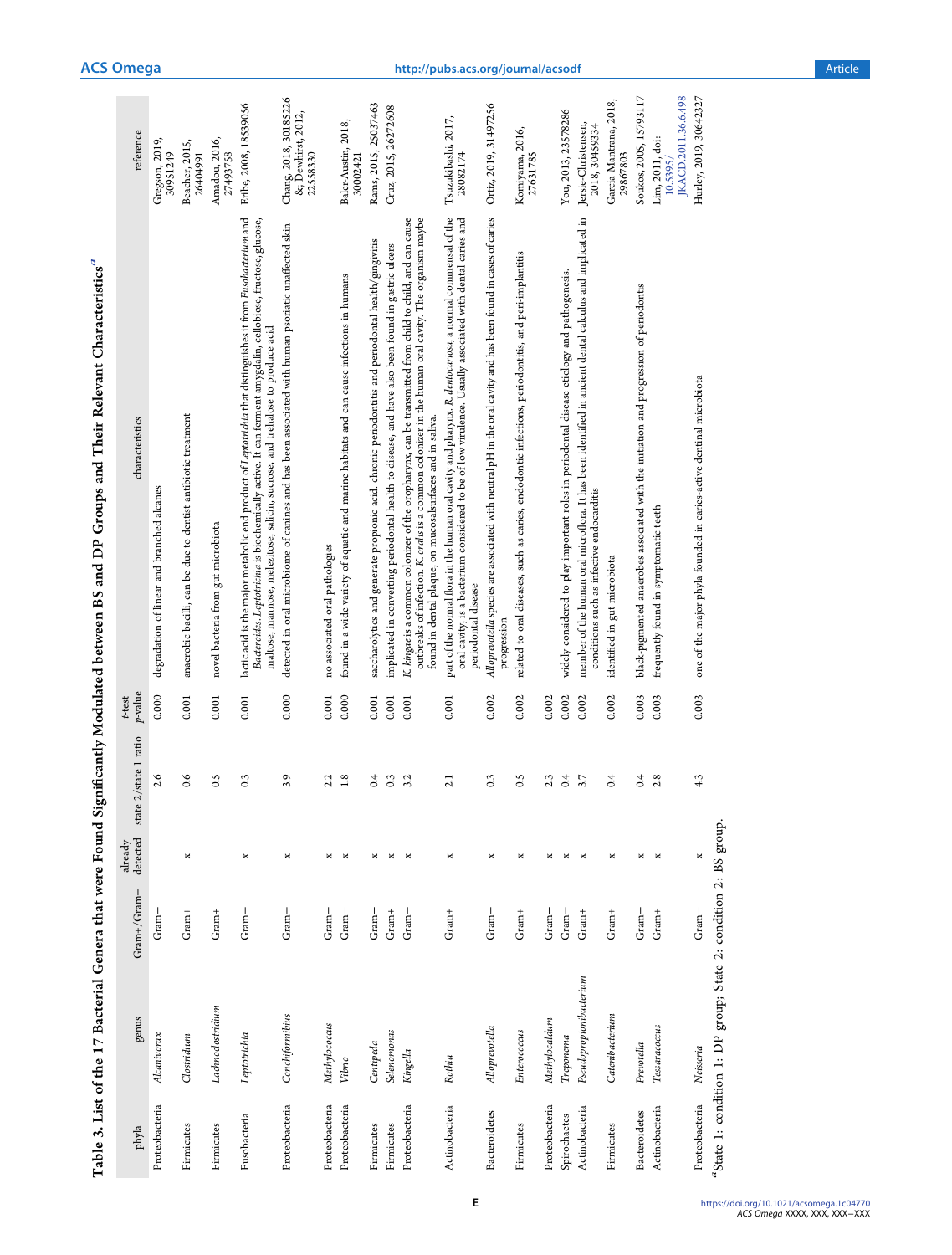surfaces. $27$  It is worth mentioning that Proctor and his colleagues have described that some salivary proteins, including PRPs have the ability to mediate increased staining of enamel by red wineand black tea-derived polyphenols. $24$  Consequently, there is a direct correlation between less BS formation upon the absence of PRPs. In addition to PRPs, another distinct human protein difference between BS versus DP, which is cathepsin, was reported to be implicated in the formation of caries/pigments leading to the formation of BS. Our findings show also that cathepsin (one of the host-induced enzymes that are intensely involved within caries development) is uniquely identified in BS category.[29](#page-9-0) Furthermore, our results show the unique identification of metalloproteinase in BS, and this matches with what was described earlier that metalloproteinase is promoting the formation of caries/ $BSS^3$ 

Identification of microorganisms present in a sample as well as the estimation of their biomass contributions are essential objectives which should be achieved with the best sensitivity and precision to get a clear overview of the structure and the temporal dynamics of a microbial community. Metaproteomics is a novel approach which allows the estimation of biomass contributions. The phylopeptidomics concept pioneered by Pible et al. (2020) relies on taxonomical information assigned to each MS/MS spectrum and considers both taxon-specific peptides and peptides shared between organisms. The latter are not yet taken into consideration by current metaproteomics pipelines. The resulting relative quantitation of microorganisms is based on taxon-spectra matches and thus is peptide-centric. In this regard, the proposed methodology is basically different from the quantitative approach introduced by Kleiner et al., $31$  that is protein-centered. Indeed, protein inference in metaproteomics is complex due to the large databases required as well as the multiple occurrences of a large ratio of peptide sequences. In the present study, we relied on TSMs (taxon spectra matchings) which is a novel quantitative feature within metaproteomics equivalent of the spectral count for proteins (through which a peptide spectrum matching "PSM" is used) but at each possible taxon level.

Here, we successfully identified 132 genera when considering the whole metaproteomic datasets comprising 34 samples which correspond to 10 phyla, 22 classes, 47 orders and 79 families, while other studies on teeth microbiota identified less bacterial genera. For example, Li et al. identified a total of 10 phyla, 19 classes, 32 orders, 61 families, and 102 genera,  $32$  using the 16S rRNA gene sequencing method, while 25 samples (10 children with and 15 children without BS) were used in that study. Another study was performed by Chen et al., while 40 samples were used for sequencing analysis and identified 18 phyla, 28 classes, 48 orders, 78 families, and 135 genera using also 16S rRNA technology.<sup>1</sup>

Our results showed the prevalence of Rothia, Nesseria, Kingella, and Pseudopropionibatcterium ([Figure 2\)](#page-2-0) in children with BS compared to DP; however, it was the opposite for Selenomonas as illustrated below: (i) Rothia genus is a type of Gram-positive bacteria that is generally linked to infections. Rothia dentocariosa, is a type species of the genus, is an aerobic coccoid to rod-shaped, non-motile, catalase-positive Grampositive bacterium.<sup>35</sup> R. dentocariosa was originally isolated from dental plaque as well as caries. However, clinical relevant isolates of R. dentocariosa were found in patients having periodontal lesions that could be the source for transient bacteremia leading to systemic diseases, similar to other oral bacteria. Additionally, R. dentocariosa rarely induces disease, mainly for patients having dental disease, $34$  as in our investigation of the BS group.

Recently, next-generation sequencing studies of saliva as well as DP from subjects under physiological and pathological states have characterized bacteria related to the Rothia genus such as ubiquitous members of the oral microbiota.<sup>[35](#page-9-0)</sup> To gain a deeper understanding of molecular mechanisms underlying the chemical ecology of this unexplored group, they performed a genome mining technique that targets functionally crucial biosynthetic gene clusters (BGCs). As a result, a total of 45 genomes which were mined, representing Rothia mucilaginosa, R. dentocariosa, and Rothia aeria, harbored a catechol-siderophore-like BGC, which is associated with BS, due to the toxicity of the catechol molecule,<sup>[35](#page-9-0)−[37](#page-9-0)</sup> (ii) Neisseria genus was described to be significantly different "highly abundant" in the BS category compared to the  $DP/c$ ontrol category;<sup>[18](#page-8-0)</sup> various species at the genus level including Neisseria and Streptococcus may be main contributors for the formation of BS. It was suggested that alterations in oral microbiome are crucial, (iii) Kingella genus was shown/detected to be significantly increased in severe caries group versus non-severe caries group,  $38$  (iv) Pseudopropionibacterium genus has been reported to be linked to dental plaque disease as described by Siqueirajr and Rocas.<sup>35</sup> Microorganisms were found in all cases of root-filled teeth linked to periradicular lesions that strongly support to the assertion that treatment failures are rather of infectious etiology, caused by persistent or secondary intraradicular infections. Others include Enterococcus faecalis, three other anaerobic species: Pseudoalactolyticus, Dialister pneumosintes, and Filifactor alocis, and  $(v)$ the genus Selenomonas was exhibited to be less abundant in BS versus "DP/control group", and it was also a similar case for Leptotrichia and Prevotella genera.<sup>[18](#page-8-0)</sup> Moreover, at the genus level, Li et al. $32$  showed that there was a significant difference between DP and BS for Prevotella and Trepenoma (which also matches with our findings).

# 4. CONCLUSIONS

Our results showed that Rothia, Kingella, Neisseria, and Pseudopropionibacterium were significantly up-regulated in BS compared to DP, which matches other studies as reviewed in following references (Rothia,<sup>[33](#page-9-0)–[35](#page-9-0)</sup> Neisseria,<sup>[18](#page-8-0)</sup> Kingella,<sup>[36](#page-9-0)</sup> and Pseudopropionibacterium $37$ ). Furthermore, it was also reported that the total number of proteins in caries active subjects is higher than caries free subjects (i.e., salivary proteins play a pivotal role in caries development),<sup>17</sup> which is consistent with our findings. This study showed the importance of the abovediscussed metaproteomics approach, which can enable the discovery of novel pathways of BS functional characterization.

## 5. EXPERIMENTAL SECTION

5.1. Subjects and Study Design. This case-control study is a comparative proteomic analysis of BS samples and standard supragingival plaque in 94 children divided in two groups ( $n =$ 47) according to the presence (BS group) or absence (DP group) of black extrinsic tooth stains. Subjects were paired by age  $\pm 2$  years. A clinician checked that recruited patients had no infectious or systemic diseases and had not taken any antibiotics within the 2-week period before sample collection. For proteotyping microorganisms, we designed a study subgroup of 17 patients for whom we obtained BS and DP from contralateral teeth in sufficient amount and quality for the metaproteomics approach.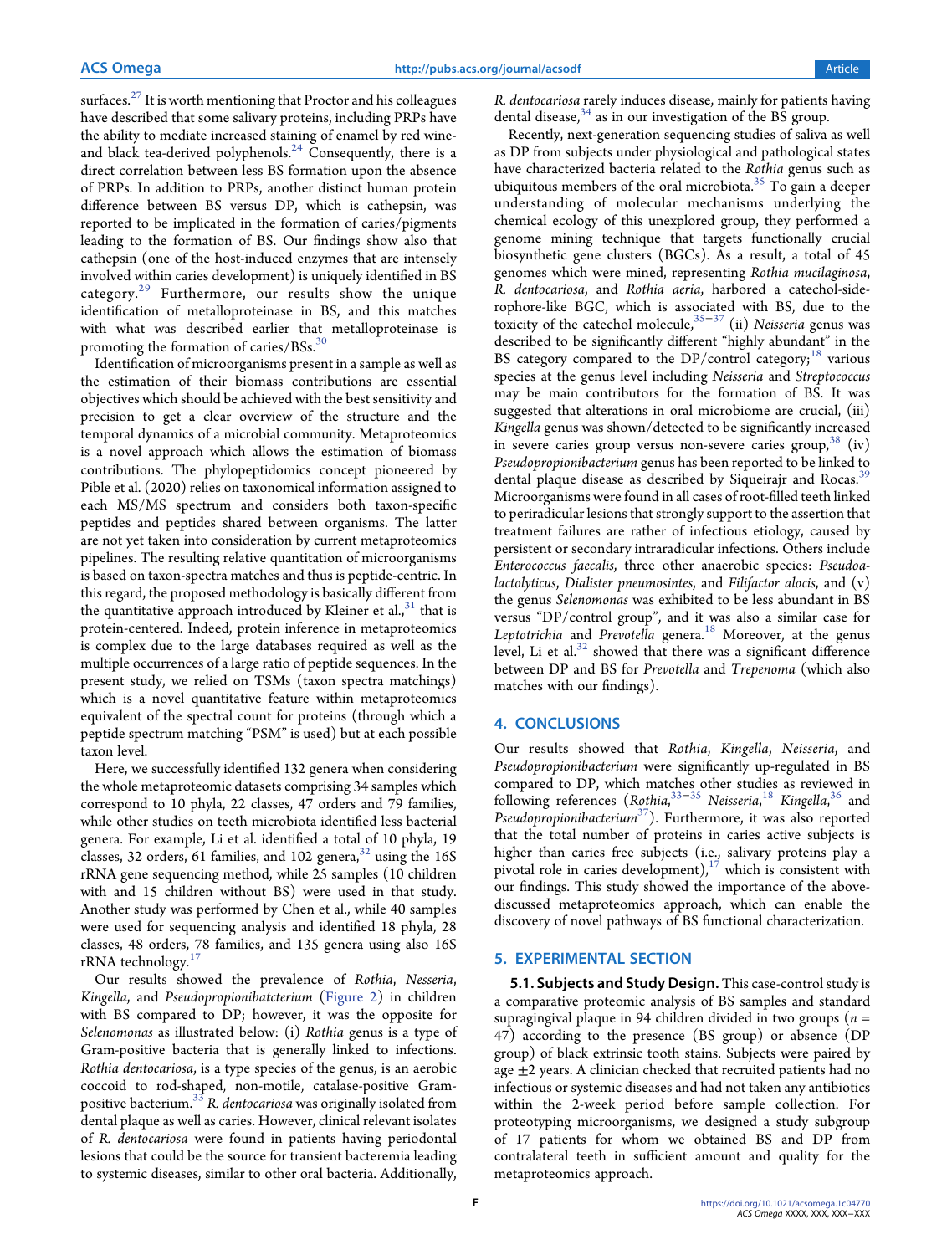All procedures performed in the study were in accordance with the ethical standards of the institutional and national research committees (public health law 09/08/2004, bioethics laws, computer and freedom law and good clinical practices) and with the 1964 Helsinki Declaration and its later amendments. The general experimental workflow is briefly shown in the graphical abstract. The protocol was approved by the South Mediterranean I Human Protection Committee from Marseille, France (Authorization Number 2016-A01496-45). Prior informed consent was obtained from all caregivers (parents or legal guardians) of children included in the study.

5.2. Inclusion/Exclusion Criteria. This case-control study was carried out at the Montpellier Regional University Hospital (CHRU), where children from 3 to 9 years old attending the Dental Hospital (CSERD: Centre de Soins, d'Enseignement et de Recherche Dentaires, Montpellier, France) were included from December 2016 to June 2019. All the children were healthy according to their parents. Children with at least six blackstained teeth were included in the BS group, while children free of BS were categorized in the DP group. The only exclusion criterion was children's signs of precocious puberty, responsible for hormonal variations.

5.3. BS Scores, Dental Plaque Index, and DMFT Index. Through visual inspection by a single investigator, a specialist in paediatric dentistry, black extrinsic stains (BS) were evaluated based on the presence of pigmented dark lines parallel to the gingival margin or an incomplete coalescence of dark dots rarely extending beyond the cervical third of the crown. BS classification used was 1, 2, 3 criteria according to "Gasparetto et al. 200[3](#page-8-0)".<sup>3</sup> Score 1 corresponded to the presence of pigmented dots or thin lines with incomplete coalescence parallel to gingival margin; score 2 corresponded to continuous pigmented lines limited to half of the cervical third of the tooth surface; score 3 corresponded to the presence of pigmented stains extending beyond half of the cervical third of the tooth surface. Dental plaque "DP" index according to a simplified "Silness-Loë" nomenclature was investigated during oral examination to evaluate oral hygiene: "0" refers to no supragingival plaque, "1" refers to supragingival plaque limited to the cervical third of the tooth surface, "2" refers to supragingival plaque extending half of the tooth surface, "3" refers to supragingival plaque extending beyond half of the tooth surface. The decayed, missing or filled teeth (DMFT) index in both group BS and DP was used to assess caries experience according to the WHO criteria (oral survey basic methods World Health Organization 1997). This DMFT score was applied to the whole tooth rather than a specific tooth surface and was determined for each BS or DP subject. The between group comparison of DMFT was performed with the Mann−Whitney test and a 5% level of significance (Stata software, v16.1).

5.4. Sample Collection Procedure. Black extrinsic stains (BS group) and standard supragingival plaque (DP groups) were removed, without bleeding, using a periodontal curette (metallic CK6) from two sites. Site 1: buccal faces of upper first or second deciduous molars, and site 2: buccal faces of maxillary incisors or canines. Both BS and DP were placed in a 0.5 mL Eppendorf (Hamburg, Germany) tube. At least 2 mg of DP and BS were obtained. All samples were immediately frozen at −20 °C and stored at −80 °C until use.

5.5. Sample Preparation for Mass Spectrometry Analysis. Chemicals in this step are provided by Sigma-Aldrich (Saint Louis, USA) (DTT, IAA, Urea, Tris, TFA), Biosolve

(Dieuze, France) [formic acid (FA), acetonitrile, water], and Promega (Promega, Madison, USA) for trypsin.

Each pellet was digested in a 96-well plate to perform Reduction/Alkylation/Digestion/Clean-up on BRAVO Assay-Map (Agilent Technologies, Santa Clara, USA). 30  $\mu$ L of denaturation mixture (8 M urea, 20 mM DTT, 100 mM Tris pH 8.5) was added and incubated 1 h at 37 °C with stirring (450 rpm). Alkylation was then performed with 6  $\mu$ L of alkylation solution (400 mM iodoacetamide, 1 M Tris pH 11) at 37 °C for 30 min (stirred at 450 rpm). The sample was then diluted before digestion  $(+210 \mu L)$  of 20 mM Tris pH 8.5 and 2 mM DTT). Trypsin enzyme was added to an overnight digestion at 37 °C with stirring at 450 rpm. 9  $\mu$ L of a diluted solution at 0.05  $\mu$ g/ $\mu$ L of trypsin in 1 M Tris pH 8.5 was added.

Digestion was stopped using  $3 \mu L$  FA addition. Produced peptides were cleaned with C18 tips (Agilent Technologies, Santa Clara, USA). C18 tips were primed with 70% ACN/0.1% TFA, equilibrated with 0.1% TFA, and sample was loaded. Digested sample clean-up was performed including washes with 0.1% TFA followed by elution using 70% ACN/0.1% TFA. Clean peptides were dried on Speedvac (Labconco, Kansas, USA). Samples were resuspended with stirring with 10  $\mu$ L of 2% acetonitrile/0.1% FA/97.9% water, for 10 min prior to LC−MS/ MS injection.

5.6. Mass Spectrometry Analysis. 7  $\mu$ L of samples were injected on nanoElute (Bruker Daltonics, Massachusetts, USA). NanoFlow LC was coupled to the Q-TOF MS instrument (Impact II, Bruker Daltonics, Massachusetts, USA) through the captive spray ion source (1200 V, dry gas:  $3 \text{ L/min}$  at  $150 \text{ }^{\circ}\text{C}$ ) operating with nanobooster (0.2 bar of nitrogen boiling in acetonitrile). In the LC part, samples were desalted and preconcentrated on-line on a PepMap u-precolumn (300  $\mu$ m  $\times$  5 mm, C18 PepMap 100, 5  $\mu$ m, 100 Angström, Thermo Fisher, Massachusetts, USA). To perform separation, peptides were transferred to an analytical column (75  $\mu$ m  $\times$  500 mm; Acclaim Pepmap RSLC, C18, 2  $\mu$ m, 100 Angström, Thermo Fisher). A gradient consisting of 5−26% B for 192 min and 90% B for 10 min ( $A = 0.1\%$  formic acid, 2% acetonitrile in water;  $B = 0.1\%$ formic acid in acetonitrile) at 400 nL/min, 50 °C, was used to elute peptides from the reverse-phase column.

For peptide identification, data-dependent acquisition was performed with a lock-mass as the internal calibrator ( $m/z$  1222, Hexakis "1H,1H,4H-hexafluorobutyloxy" phosphazine, Agilent Technologies, Santa Clara, USA). Using Instant Expertise software (Bruker Daltonics, Massachusetts, USA), the most intense ions per cycle of 3 s were selected and then active exclusion was used (after 1 spectrum for 2 min unless the precursor ion exhibited intensity higher of 3 times than the previous scan). All MS/MS spectra were extracted, deconvoluted with proteomics parameters  $(C, H, N, \text{and } O)$  in automatic mode (no charge state restriction) and exported to a .mgf file with deconvoluted peaks as single-charged ions by DataAnalysis software (Bruker Daltonics).

5.6.1. Peptide Identification. All MS/MS spectra were searched against the Nextprot database (2018-01-17) to identify proteins from Homo Sapiens and against the SwissProt database (2017-07-28) with "Bacteria" as Taxonomy by using the Mascot v 2.6.0 algorithm (Matrix Science, [http://www.matrixscience.](http://www.matrixscience.com/)  $\text{com}/$ ) with the following settings: (1) enzyme: trypsin, (2) variable modifications: oxidation (M) and deamidated (N,Q), (3) fixed modifications: carbamidomethyl (C), (4) missed cleavages: 2, (5) instrument type CID: ESI-QUAD-TOF, (6) peptide tolerance: 10.0 ppm, (7) MS/MS tolerance: 0.05 Da,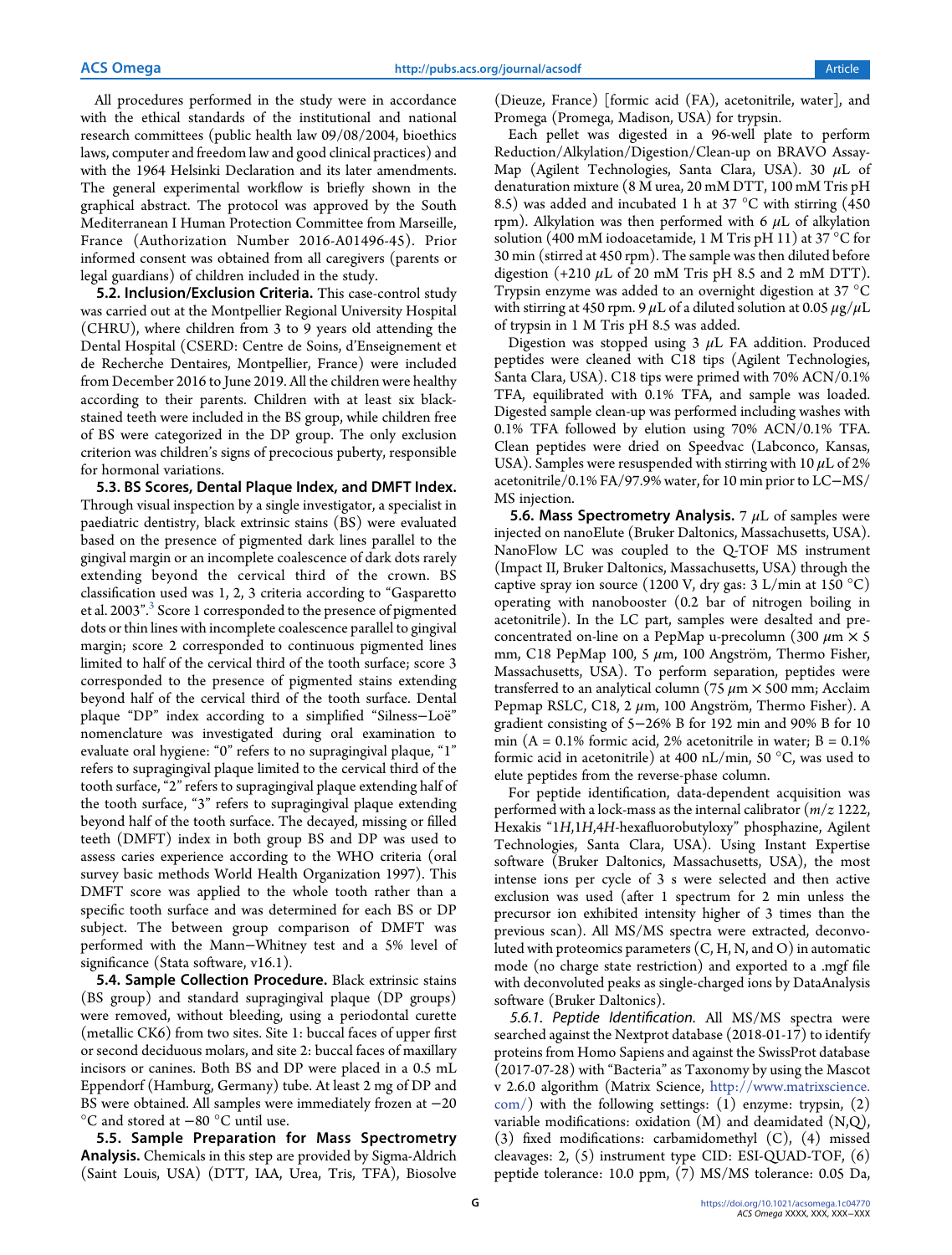<span id="page-7-0"></span> $(8)$  peptide charge: 1+, 2+ and 3+,  $(9)$  mass: monoisotopic, (10) C13: 1, (11) minimum peptide length: 5, (12) peptide decoy: ON, (13) adjust FDR [%]: 1, (14) percolator: on, (15) ions score cut-off: 12, and (16) ions score threshold for significant peptide IDs: 12.

6.7. Bioinformatic Analysis. QIAGEN Ingenuity Pathway Analysis (IPA; Qiagen, Redwood City, CA) was performed on proteomic data to identify proteins involved in pathways affected by BS. IPA is a commercial tool that is based on a proprietary database to facilitate the identification of biological themes in proteomics or gene expression data. The association between proteins in the data set and canonical pathways in the Ingenuity Pathways Knowledge Base was measured as a ratio of the number of molecules from the mapping data to a pathway divided by the total number of molecules that map to the canonical pathway.

6.7.1. MS/MS Data Interpretation for Proteotyping Microorganisms. Each MS/MS dataset was queried with the Mascot search engine (Matrix science) against a subset of NCBI-nr downloaded on the 3rd of January, 2018 as [ftp://ftp.ncbi.nlm.](ftp://ftp.ncbi.nlm.nih.gov/blast/db/FASTA/nr.gz) [nih.gov/blast/db/FASTA/nr.gz](ftp://ftp.ncbi.nlm.nih.gov/blast/db/FASTA/nr.gz), with one representative taxon per species (50,080,649 protein sequence entries from 9133 organisms including bacteria genera and Homo sapiens taxonomies). For each dataset, a cascade search was carried out: the theoretical proteomes from genera identified in the first stage were used as database for a second search round; the theoretical proteomes from species identified in the second stage were used as database for the third search round. Peptide-to-MS/MS spectrum assignation was done with the following parameters: full trypsin specificity, maximum of one missed cleavage, mass tolerances on the parent ion of 2 ppm for the first search round and 5 ppm for the second and third search rounds, 0.5 Da on the MS/MS, static modification of carboxyamidomethylated cysteine (+57.0215 Da), and oxidized methionine (+15.9949 Da) as dynamic modification. Mascot DAT files were parsed using the Python version of Matrix Science msparser version 2.5.1 with function MS\_peptide summary ([http://www.](http://www.matrixscience.com/msparser.html) [matrixscience.com/msparser.html\)](http://www.matrixscience.com/msparser.html) for selecting Peptide-Spectrum Matches (PSMs) with a Mascot expectation value below 0.3 for the first search round, 0.1 for the second search round, and 0.05 for the third search round using Mascot homology threshold (MHT), and allowing multiple PSMs per MS/MS spectrum. The raw number of PSMs per taxon (further called TSMs for Taxon-Spectrum Matches), the number of matching peptide sequences, the count of specific or unique peptide sequences and corresponding specific PSMs were calculated for the species, genus, family, order, class, phylum, and superkingdom "canonical" taxonomical levels.

6.7.2. Taxonomical Comparative Analysis. For all the identified organisms, their abundances were evaluated by means of their TSMs extracted from the results of the first search stage at the genus level and normalized by the total number of bacterial TSMs per sample. A t-test was performed to compare results obtained for black stains "BS" and white dental plaque "DP"samples, with Benjamini-Hochberg multiple tests correction.

# ■ ASSOCIATED CONTENT

#### **<sup>3</sup>** Supporting Information

The Supporting Information is available free of charge at [https://pubs.acs.org/doi/10.1021/acsomega.1c04770.](https://pubs.acs.org/doi/10.1021/acsomega.1c04770?goto=supporting-info)

General BS patients' information selected for the comparative metaproteomics study and results of taxonomical comparative analysis [\(XLSX\)](https://pubs.acs.org/doi/suppl/10.1021/acsomega.1c04770/suppl_file/ao1c04770_si_001.xlsx)

Venn-diagram showing the distribution of identified proteins between DP and BS and QIAGEN Ingenuity pathway analysis results ([PDF](https://pubs.acs.org/doi/suppl/10.1021/acsomega.1c04770/suppl_file/ao1c04770_si_003.pdf))

#### ■ AUTHOR INFORMATION

#### Corresponding Author

Christophe Hirtz − Univ Montpellier, INM, IRMB, INSERM, CHU Montpellier, CNRS, Montpellier 34070, France; [orcid.org/0000-0002-7313-0629;](https://orcid.org/0000-0002-7313-0629) Phone: 0033467330420; Email: [christophe.hirtz@](mailto:christophe.hirtz@umontpellier.fr) [umontpellier.fr](mailto:christophe.hirtz@umontpellier.fr)

## Authors

- Atef Mahmoud Mannaa − Higher Institute of Engineering and Technology, New Borg AlArab City 21934 Alexandria, Egypt; INSERM U1192, Laboratoire Protéomique, Réponse Inflammatoire & Spectrométrie de Masse (PRISM), Université de Lille, Lille F-59000, France; ● [orcid.org/0000-0001-](https://orcid.org/0000-0001-8631-4737) [8631-4737](https://orcid.org/0000-0001-8631-4737)
- Estelle Moulis − U.F.R. d'Odontologie, Département de pédodontie, Montpellier Cedex 5 34 193, France
- Olivier Pible − Laboratoire Innovations Technologiques pour la Détection et le Diagnostic (Li2D), Université de Montpellier, Bagnols-sur-Ceze F-30207, France ̀
- Robin O'Flynn − U.F.R. d'Odontologie, Département de pédodontie, Montpellier Cedex 5 34 193, France
- Jean Armengaud − Laboratoire Innovations Technologiques pour la Détection et le Diagnostic (Li2D), Université de Montpellier, Bagnols-sur-Ceze F-30207, France; Orcid.org/ [0000-0003-1589-445X](https://orcid.org/0000-0003-1589-445X)
- Virginie Jouffret − Laboratoire Innovations Technologiques pour la Détection et le Diagnostic (Li2D), Université de Montpellier, Bagnols-sur-Ceze F-30207, France ̀
- Camille Lemaistre − U.F.R. d'Odontologie, Département de pédodontie, Montpellier Cedex 5 34 193, France
- Gabriel Dominici − U.F.R. d'Odontologie, Département de pédodontie, Montpellier Cedex 5 34 193, France
- Alex Yahiaoui Martinez Virulence Bactérienne et Infections Chroniques, INSERM U1047, Univ Montpellier, Department of Microbiology and Hospital Hygiene, Nîmes University Hospital, Nîmes 30029, France
- Catherine Dunyach-Remy − Virulence Bactérienne et Infections Chroniques, INSERM U1047, Univ Montpellier, Department of Microbiology and Hospital Hygiene, Nîmes University Hospital, Nîmes 30029, France
- Laurent Tiers − Univ Montpellier, INM, IRMB, INSERM, CHU Montpellier, CNRS, Montpellier 34070, France
- Jean-Philippe Lavigne − Virulence Bactérienne et Infections Chroniques, INSERM U1047, Univ Montpellier, Department of Microbiology and Hospital Hygiene, Nîmes University Hospital, Nîmes 30029, France
- Paul Tramini − U.F.R. d'Odontologie, Département de pédodontie, Montpellier Cedex 5 34 193, France
- Marie-christine Goldsmith − U.F.R. d'Odontologie, Département de pédodontie, Montpellier Cedex 5 34 193, France
- Sylvain Lehmann − Univ Montpellier, INM, IRMB, INSERM, CHU Montpellier, CNRS, Montpellier 34070, France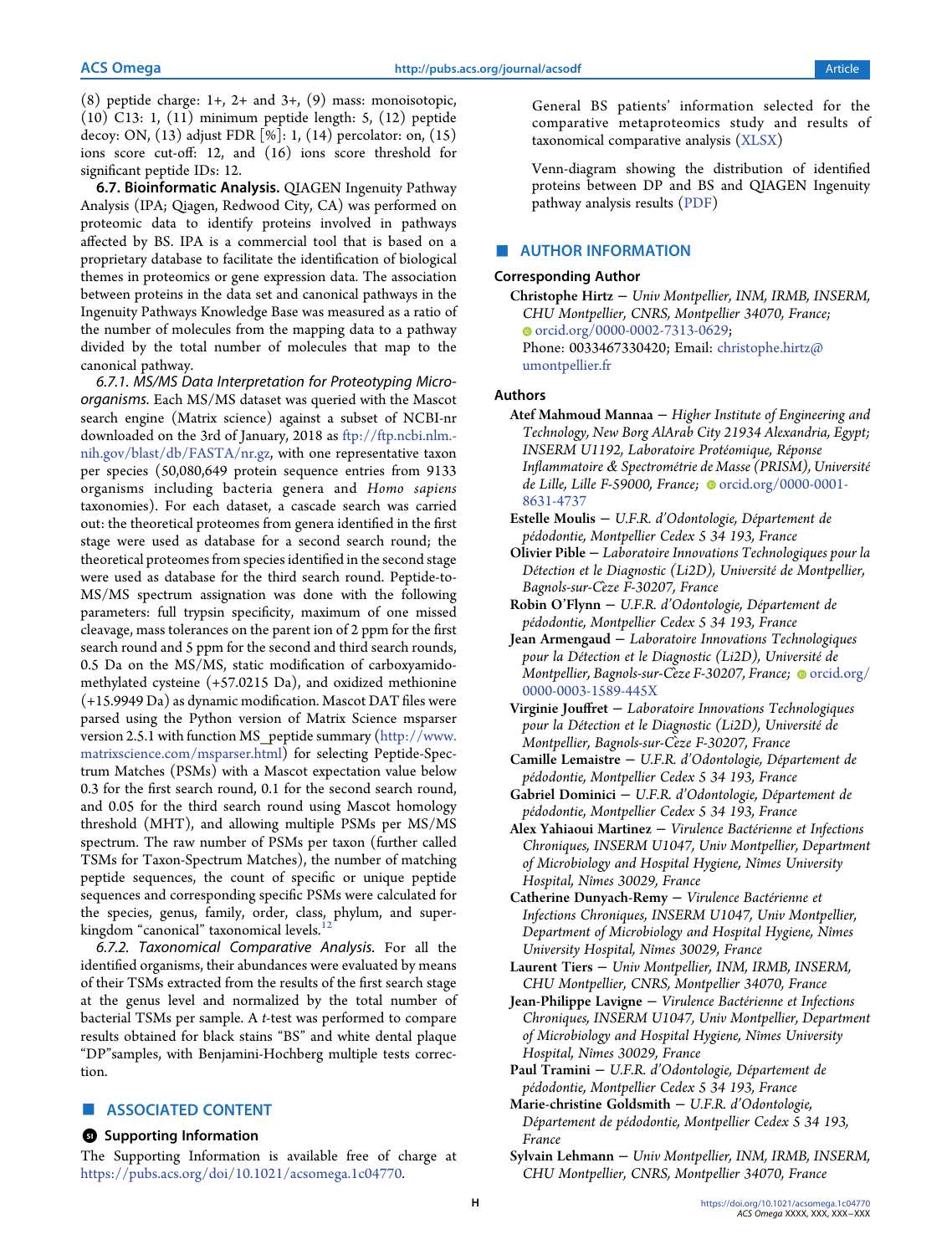- <span id="page-8-0"></span>Dominique Deville de Périère – Univ Montpellier, INM, IRMB, INSERM, CHU Montpellier, CNRS, Montpellier 34070, France
- Jerome Vialaret − Univ Montpellier, INM, IRMB, INSERM, CHU Montpellier, CNRS, Montpellier 34070, France

Complete contact information is available at: [https://pubs.acs.org/10.1021/acsomega.1c04770](https://pubs.acs.org/doi/10.1021/acsomega.1c04770?ref=pdf)

#### Author Contributions

Authors have given approval to the final version of the manuscript. C.H.: conceived the study and wrote the manuscript. A.M.: writing of the article and revising the text and figures. E.M.: background theory and clinical sampling and data. O.P.: phylopeptidomic data analysis. R.O.: reviewing and revising the text and figures. J.A.: phylopeptidomic data analysis. V.J.: phylopeptidomic data analysis. C.L.: reviewing and revising the text and figures. G.D.: background theory. A.Y.M.: statistical data analysis. C.D.-R.: statistical data analysis. L.T.: sample biobanking. J.-P.L.: statistical data analysis. P.T.: statistical clinical data analysis. M.-c.G.: scientific advisor. S.L.: scientific advisor. D.D.d.P.: writing of the article and reviewing and revising the text and figures. J.V.: writing of the article and reviewing and revising the text and figures.

#### Notes

The authors declare no competing financial interest.

Data Availability: The RAW global MS data and the identified protein groups from Mascot have been to the ProteomeXchange Consortium via the PRIDE [1] partner repository with the dataset identifier PXD029245.

#### ■ ACKNOWLEDGMENTS

This work was supported by the Montpellier hospital funding "Appel d'Offre Interne du CHU Montpellier", BlackStains AOI 2016.

#### ■ REFERENCES

(1) Marsh, P. D.; Do, T.; Beighton, D.; Devine, D. A. [Influence of](https://doi.org/10.1111/prd.12098) [saliva on the oral microbiota.](https://doi.org/10.1111/prd.12098) Periodontol 2000 2016, 70, 80−92.

(2) Żyła, T.; Kawala, B.; Antoszewska-Smith, J.; Kawala, M. [Black stain](https://doi.org/10.1155/2015/469392) [and dental caries: a review of the literature.](https://doi.org/10.1155/2015/469392) BioMed Res. Int. 2015, 2015, 469392.

(3) Gasparetto, A.; Conrado, C. A.; Maciel, S. M.; Miyamoto, E. Y.; Chicarelli, M.; Zanata, R. L[. Prevalence of black tooth stains and dental](https://doi.org/10.1590/s0103-64402003000300003) [caries in Brazilian schoolchildren.](https://doi.org/10.1590/s0103-64402003000300003) Braz. Dent. J. 2003, 14, 157−161.

(4) Genco, C. A.; Odusanya, B. M.; Brown, G. [Binding and](https://doi.org/10.1128/iai.62.7.2885-2892.1994) [accumulation of hemin in Porphyromonas gingivalis are induced by](https://doi.org/10.1128/iai.62.7.2885-2892.1994) [hemin.](https://doi.org/10.1128/iai.62.7.2885-2892.1994) Infect. Immun. 1994, 62, 2885−2892.

(5) Øgaard, B.; Rølla, G.; Arends, J.; ten Cate, J. M. [Orthodontic](https://doi.org/10.1016/0889-5406(88)90360-5) [appliances and enamel demineralization. Part 2. Prevention and](https://doi.org/10.1016/0889-5406(88)90360-5) [treatment of lesions.](https://doi.org/10.1016/0889-5406(88)90360-5) Am. J. Orthod. 1988, 94, 123−128.

(6) Tripodi, D.; Martinelli, D.; Pasini, M.; Giuca, M. R.; D'Ercole, S. Black Stains: a microbiological analysis and a view on familiarity and susceptibility to tooth decay of patients in childhood. Eur. J. Paediatr. Dent. 2016, 17, 261−266.

(7) Fornell, A.-C.; Sköld-Larsson, K.; Hallgren, A.; Bergstrand, F.; Twetman, S. [Effect of a hydrophobic tooth coating on gingival health,](https://doi.org/10.1080/000163502753471989) [mutans streptococci, and enamel demineralization in adolescents with](https://doi.org/10.1080/000163502753471989) [fixed orthodontic appliances.](https://doi.org/10.1080/000163502753471989) Acta Odontol. Scand. 2002, 60, 37−41.

(8) Ortiz-López, C. S.; Veses, V.; Garcia-Bautista, J. A.; Jovani-Sancho, M. D. M[. Risk factors for the presence of dental black plaque.](https://doi.org/10.1038/s41598-018-35240-7) Sci. Rep. 2018, 8, 16752.

(9) Schätzle, M.; Imfeld, T.; Sener, B.; Schmidlin, P. R[. In vitro tooth](https://doi.org/10.1093/ejo/cjn070) [cleaning efficacy of manual toothbrushes around brackets.](https://doi.org/10.1093/ejo/cjn070) Eur. J. Orthod. 2009, 31, 103.

(10) Veses, V.; González-Torres, P.; Carbonetto, B.; Del Mar Jovani-Sancho, M.; González-Martínez, R.; Cortell-Ballester, I.; Sheth, C. C. [Dental black plaque: metagenomic characterization and comparative](https://doi.org/10.1038/s41598-020-72460-2) [analysis with white-plaque.](https://doi.org/10.1038/s41598-020-72460-2) Sci. Rep. 2020, 10, 15962.

(11) Kleiner, M. [Metaproteomics: Much More than Measuring Gene](https://doi.org/10.1128/mSystems.00115-19) [Expression in Microbial Communities.](https://doi.org/10.1128/mSystems.00115-19) mSystems 2019, 4, No. e00115- 19.

(12) Pible, O.; Allain, F.; Jouffret, V.; Culotta, K.; Miotello, G.; Armengaud, J. [Estimating relative biomasses of organisms in microbiota](https://doi.org/10.1186/s40168-020-00797-x) using "[phylopeptidomics](https://doi.org/10.1186/s40168-020-00797-x)". Microbiome 2020, 8, 30.

(13) Hayoun, K.; Gaillard, J.-C.; Pible, O.; Alpha-Bazin, B.; Armengaud, J[. High-throughput proteotyping of bacterial isolates by](https://doi.org/10.1016/j.jprot.2020.103887) [double barrel chromatography-tandem mass spectrometry based on](https://doi.org/10.1016/j.jprot.2020.103887) [microplate paramagnetic beads and phylopeptidomics.](https://doi.org/10.1016/j.jprot.2020.103887) J. Proteomics 2020, 226, 103887.

(14) Hayoun, K.; Pible, O.; Petit, P.; Allain, F.; Jouffret, V.; Culotta, K.; Rivasseau, C.; Armengaud, J.; Alpha-Bazin, B. [Proteotyping](https://doi.org/10.3390/microorganisms8101525) [Environmental Microorganisms by Phylopeptidomics: Case Study](https://doi.org/10.3390/microorganisms8101525) [Screening Water from a Radioactive Material Storage Pool.](https://doi.org/10.3390/microorganisms8101525) Microorganisms 2020, 8, 1525.

(15) Gouveia, D.; Pible, O.; Culotta, K.; Jouffret, V.; Geffard, O.; Chaumot, A.; Degli-Esposti, D.; Armengaud, J[. Combining proteoge](https://doi.org/10.1038/s41522-020-0133-2)[nomics and metaproteomics for deep taxonomic and functional](https://doi.org/10.1038/s41522-020-0133-2) [characterization of microbiomes from a non-sequenced host.](https://doi.org/10.1038/s41522-020-0133-2) npj Biofilms Microbiomes 2020, 6, 23.

(16) Van Den Bossche, T.; Kunath, B. J.; Schallert, K.; Schäpe, S. S.; Abraham, P. E.; Armengaud, J.; Arntzen, M. Ø.; Bassignani, A.; Benndorf, D.; Fuchs, S.; Giannone, R. J.; Griffin, T. J.; Hagen, L. H.; Halder, R.; Henry, C.; Hettich, R. L.; Heyer, R.; Jagtap, P.; Jehmlich, N.; Jensen, M.; Juste, C.; Kleiner, M.; Langella, O.; Lehmann, T.; Leith, E.; May, P.; Mesuere, B.; Miotello, G.; Peters, S. L.; Pible, O.; Reichl, U.; Renard, B. Y.; Schiebenhoefer, H.; Scryba, A.; Tanca, A.; Trappe, K.; Trezzi, J.-P.; Uzzau, S.; Verschaffelt, P.; von Bergen, M.; Wilmes, P.; Wolf, M.; Martens, L.; Muth, T. Critical Assessment of Metaproteome Investigation (CAMPI): A Multi-Lab Comparison of Established Workflows, 2021. bioRxiv;2021.03.05.433915.

(17) Chen, W.; Jiang, Q.; Yan, G.; Yang, D. [The oral microbiome and](https://doi.org/10.1186/s12903-020-01262-9) [salivary proteins influence caries in children aged 6 to 8 years.](https://doi.org/10.1186/s12903-020-01262-9) BMC Oral Health 2020, 20, 295.

(18) Hwang, J. Y.; Lee, H.-S.; Choi, J.; Nam, O. H.; Kim, M. S.; Choi, S. C[. The Oral Microbiome in Children with Black Stained Tooth.](https://doi.org/10.3390/app10228054) Appl. Sci. 2020, 10, 8054.

(19) Reid, J. S.; Beeley, J. A.; MacDonald, D. G. [Investigations into](https://doi.org/10.1177/00220345770560081001) [black extrinsic tooth stain.](https://doi.org/10.1177/00220345770560081001) J. Dent. Res. 1977, 56, 895−899.

(20) Garan, A.; Akyüz, S.; Oztürk, L. K.; Yarat, A[. Salivary parameters](https://doi.org/10.17796/jcpd.36.3.21466m672t723713) [and caries indices in children with black tooth stains.](https://doi.org/10.17796/jcpd.36.3.21466m672t723713) J. Clin. Pediatr. Dent 2012, 36, 285−288.

(21) Koch, M. J.; Bove, M.; Schroff, J.; Perlea, P.; García-Godoy, F.; Staehle, H. J. Black stain and dental caries in schoolchildren in Potenza, Italy. ASDC J. Dent. Child. 2001, 68, 353-5.

(22) Zhang, F.; Li, Y.; Xun, Z.; Zhang, Q.; Liu, H.; Chen, F[. A](https://doi.org/10.1111/lam.12728) [preliminary study on the relationship between iron and black extrinsic](https://doi.org/10.1111/lam.12728) [tooth stain in children.](https://doi.org/10.1111/lam.12728) Lett. Appl. Microbiol. 2017, 64, 424−429.

(23) Sasaki, T.; Shimizu, T.; Watanabe, C.; Hiyoshi, Y. [Cellular roles](https://doi.org/10.1177/00220345900690011101) [in physiological root resorption of deciduous teeth in the cat.](https://doi.org/10.1177/00220345900690011101) J. Dent. Res. 1990, 69, 67−74.

(24) Proctor, G. B.; Pramanik, R.; Carpenter, G. H.; Rees, G. D. [Salivary proteins interact with dietary constituents to modulate tooth](https://doi.org/10.1177/154405910508400113) [staining.](https://doi.org/10.1177/154405910508400113) J. Dent. Res. 2005, 84, 73−78.

(25) Kauffman, D. L.; Keller, P. J[. The basic proline-rich proteins in](https://doi.org/10.1016/0003-9969(79)90085-2) [human parotid saliva from a single subject.](https://doi.org/10.1016/0003-9969(79)90085-2) Arch. Oral Biol. 1979, 24, 249−256.

(26) Lu, Y.; Bennick, A. [Interaction of tannin with human salivary](https://doi.org/10.1016/s0003-9969(98)00040-5) [proline-rich proteins.](https://doi.org/10.1016/s0003-9969(98)00040-5) Arch. Oral Biol. 1998, 43, 717−728.

(27) Bennick, A[. Salivary proline-rich proteins.](https://doi.org/10.1007/BF00223503) Mol. Cell. Biochem. 1982, 45, 83−99.

(28) Schüpbach, P.; Oppenheim, F. G.; Lendenmann, U.; Lamkin, M. S.; Yao, Y.; Guggenheim, B[. Electron-microscopic demonstration of](https://doi.org/10.1034/j.1600-0722.2001.00925.x)